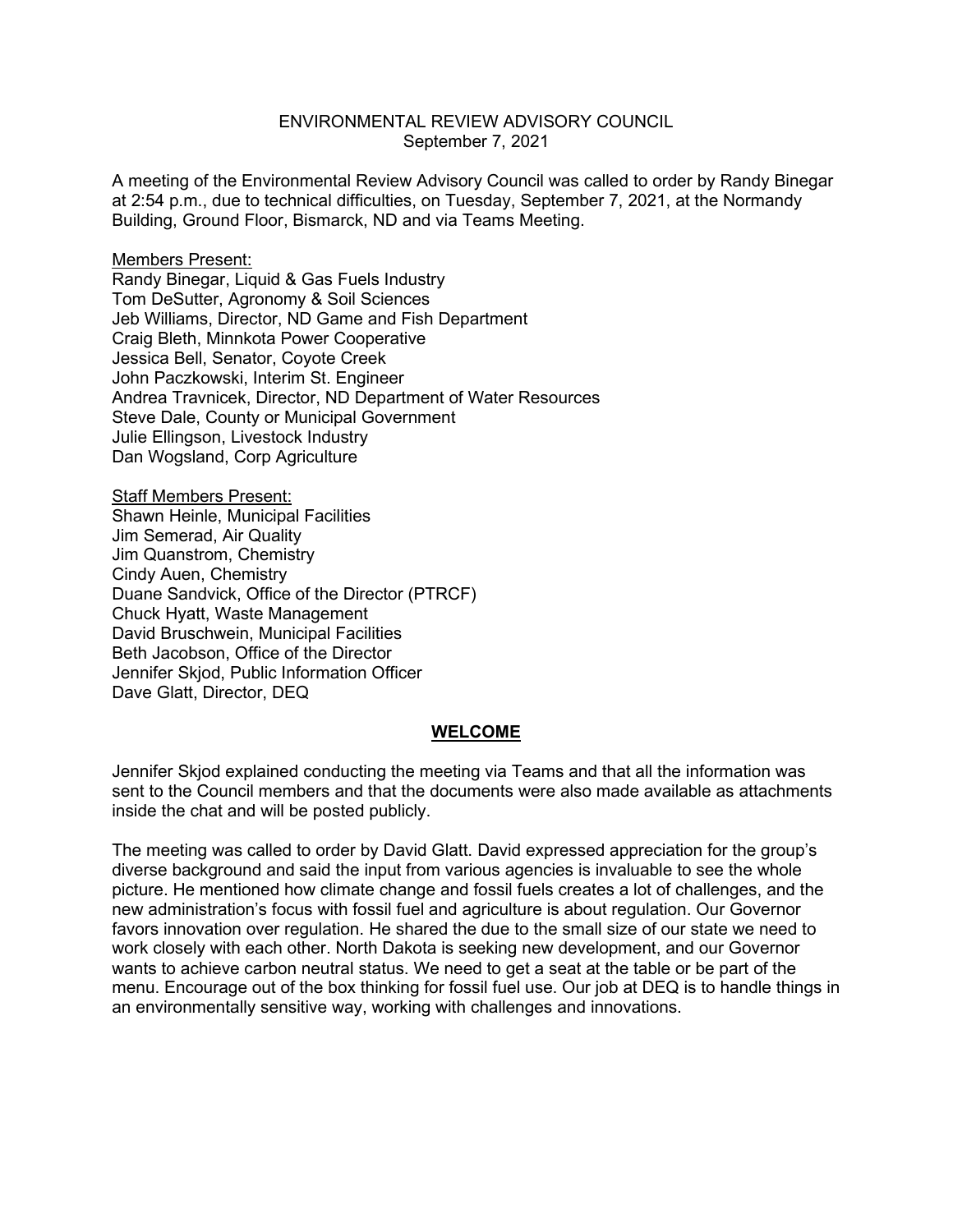# **APPROVAL OF MINUTES**

Discussion that the members received the minutes from the March 10, 2021, meeting. There was a motion to approve them. One correction needs to be made. The minutes should reflect the name Jessica Bell instead of Jennifer Bell.

RANDY BINEGAR MOVED TO APPROVE THE MINUTES FROM THE MARCH 10, 2021, MEETING WITH THE NAME CHANGE NOTED ABOVE. SECOND BY JULIE ELLINGSON. MOTION CARRIED.

# **OLD BUSINESS**

#### **Mini Superfund Update**

- Money for the state to address abandoned properties that are contaminated and need to be taken care of right of way.
- Allows us to collect money from penalties
- **Want to develop rules for the Mini Superfund**
- Don't want to conflict with PTCRF. The rules will cover how to implement this for accounting. Would like to complete the first draft of the rules by the end of the year and share for input.
- There are existing federal superfunds in the state. We would use all other pots of money first that are applicable, then we would use the new funds.

## **Above Ground Storage Tanks Update**

- DEQ is drafting rules for above ground storage tanks. Aging above-ground tanks risk possible contamination. 3847 above-ground tanks were registered this year. Many of those were put in service in the mid 80's to 90's. Many stations have tanks within the city limits. We are working with the ND fire marshal, EPA Region 8, and private sector dealers to come up with a comprehensive proposal that works for everyone. The only aboveground storage tank rules currently in place are from the fire marshal and the EPA.
- ND doesn't have regulations of our own, and some underground tanks have contaminated the groundwater. We need rules to regulate them. Some tank replacements will be needed, and the costs may cause some to go out of business.
- About 60% of the tanks pre-date the year 2000. We still want to provide tank insurance, but we need to minimize our liability by setting regulations that need to be followed.

## **Lead Rules Update**

- The EPA is looking for more input. By December they will decide how to proceed.
- We expect to see three options. The most likely, will be option 2.
	- 1. Leave the rules as is
	- 2. Adjust the proposed rule. Extend out the time frame for implementation
	- 3. Revise the rules and start over
- **Discussion that there are federal funds available to help pay for change out of the service** connections, so the cities will have some help paying for those charges.
- Lead was banned in city water lines in1986. Pipes older than that year have the potential to be lead. The lead ban applies only to the city water line to the house. It does not apply to the pipes inside of homes.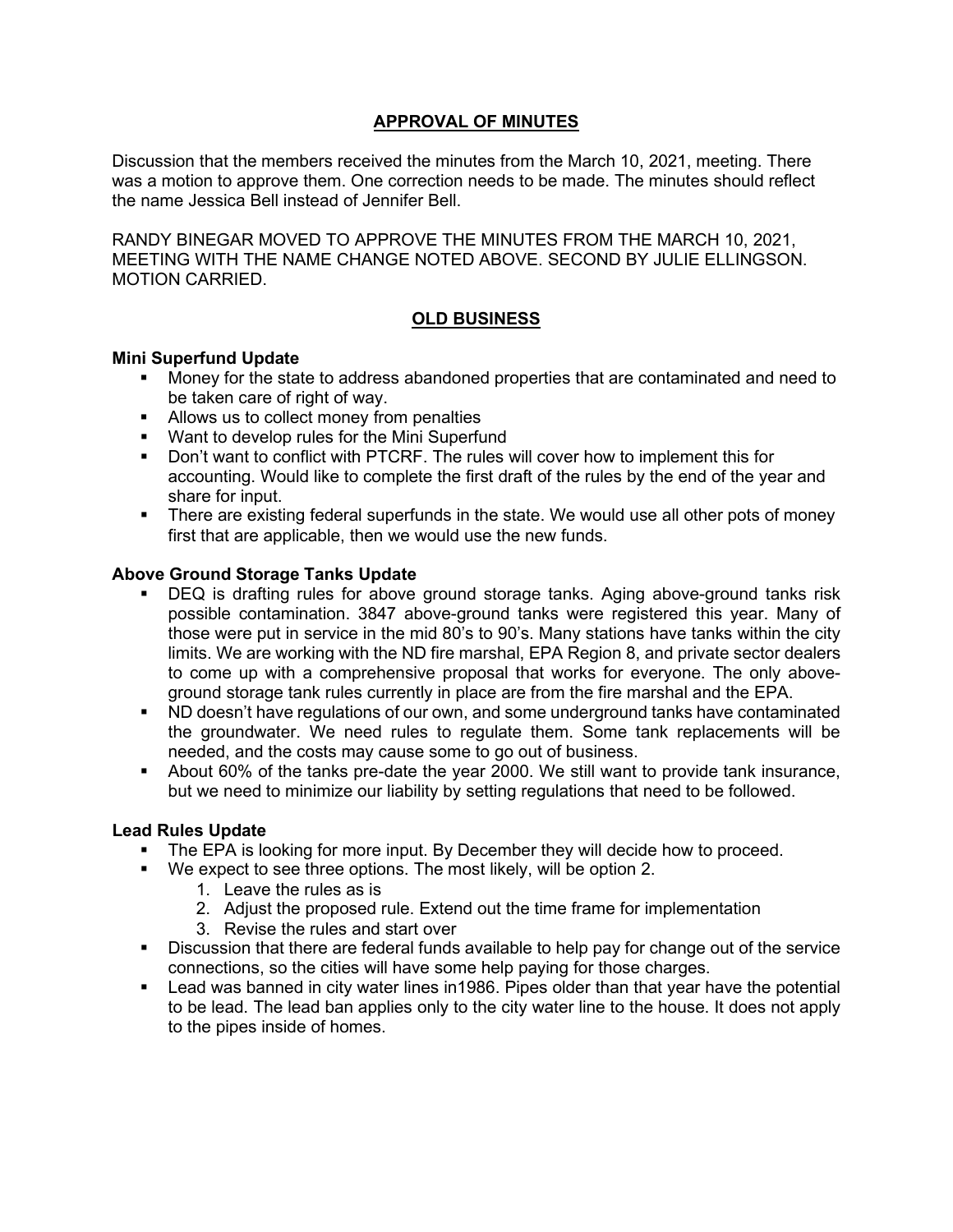# **Covid Wastewater Testing**

- The NDDEQ partnered with NDSU for the testing.
- The virus is in the wastewater. The level in the wastewater doesn't equal the number of positive cases in the cities.
- **The testing is funded through the end of this year.**
- The test results are based on 24-hour samples, 1 test per hour
- **If a community isn't testing people for Covid, the Covid Wastewater testing results can still** be monitored as a guide to what is happening in that community.
- **Partner with the Department of Health to do the testing through December**

# **Local Zoning Approval for TENORM**

- **2017 landfill had higher levels of TENORM.**
- Conditional use permit is required
- **2019 Williams County denied theirs through May 2021.**
- **Two were approved this year for TENORM conditional permits and are under review**
- Radioactive licenses are also required
- **30 day public comment period and a public hearing is required**

## **NEW BUSINESS**

## **Facility Move**

- **Why did we move?** 
	- o Previous building
		- Had 40,000 sf, but only 20,000 was usable square footage
		- We needed more space
		- We were paying \$15 per square foot, high cost and paying for square footage that was not usable
		- Needed more parking
		- **Building had HVAC issues**
	- o Normandy building
		- Has 40,000 sf, and over 30,000 is usable square footage
		- **\*** \$We are paying \$12 per square foot
		- More space
		- **Large lunchroom and plenty of conference rooms**
- We were able to scan a lot of files and recycle tons of paper. We are working on how to digitize more in the future

## **Proposed Amendment to Operator Certification Fees**

- **Propose increasing our fees from \$10 certificate and \$5 testing fees to a maximum of** \$25 certificate and \$15 testing fee
- This would allow more outreach to smaller communities.
- Fees would be more similar to other states.
- **1990 was the last time we changed our fees**
- Cities with under 3300 people in their system would qualify for a reimbursement program
- Cities under 500 are not required to be certified

## **Lab Certification Administrative Rule Change**

- Administrative Rule change due to federal requirements. Our effective date will change so it matches the federal effective date.
- Federal regulations took effect in July this year, if these go through they will be effective for ND on January 1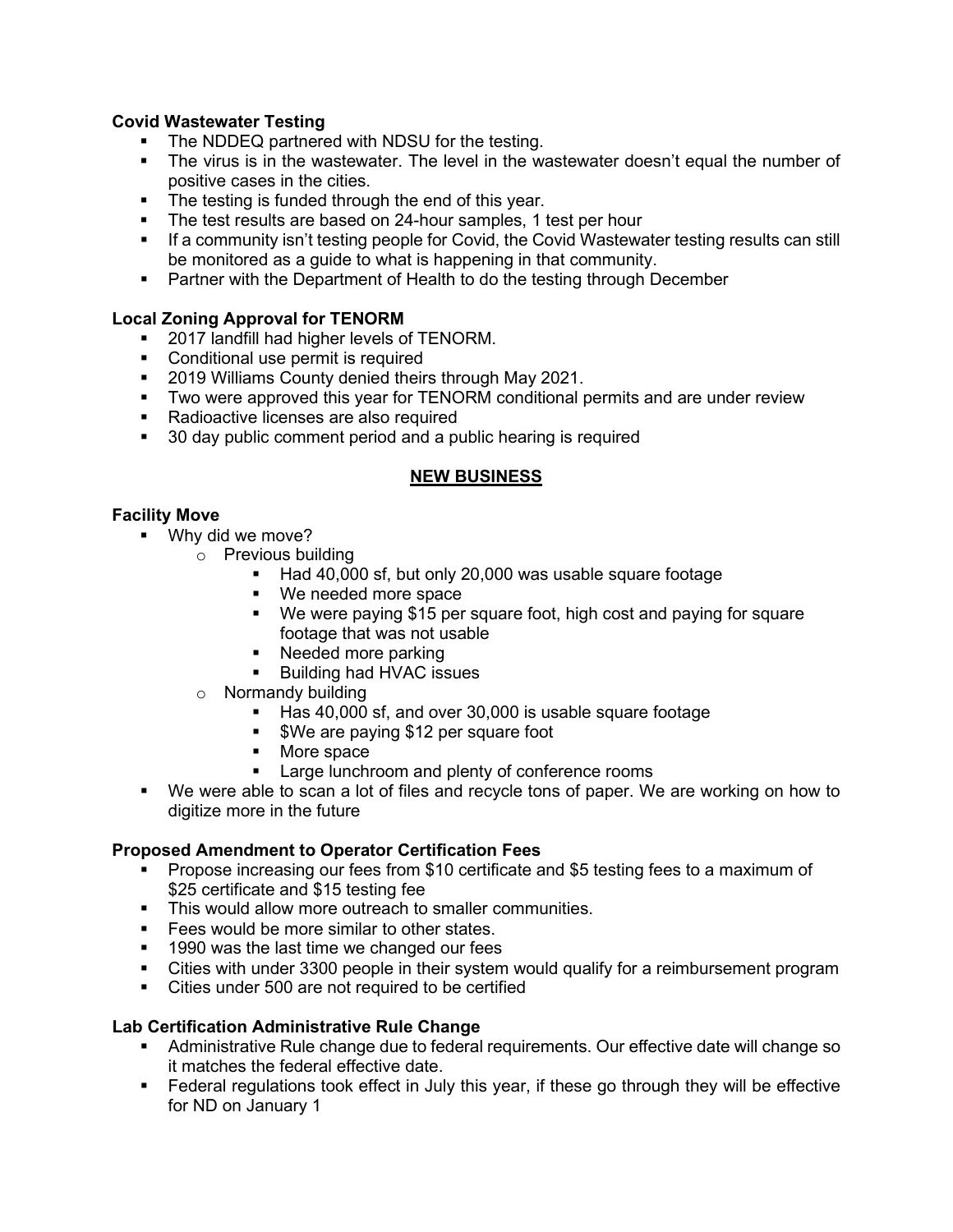#### **Regional Haze**

- Rule started in 2000. We are in home stretch of getting plan feedback completed
- **Protect and improve visibility**
- Reduce our emissions
- **Most impacted are power plants**
- **Move to public comment, get Governor's signature, and then get EPA**
- Reaching for natural visibility by 2064
- 70% of visibility in ND is from other states. The other 30% is left from naturally occurring things in the environment. There is only a very small percent left that we could adjust
- We are making good progress sending to stakeholders and putting it online for comment

#### **Summit Settlement & Remediation**

Information shared about the Black Hill Creek spill. This has been a joint effort between the EPA and DEQ with good collaboration

#### **Meridian Update**

- September 12 is the deadline to get their information in to see if they are meeting the requirements for starting construction
- **PSD regulations need to be met and are probably more strict than other states**

#### **EPA/Federal Infrastructure Funding**

- A lot of federal funding is available
- Other agencies want their concerns met too
- It has been hard to get enough materials and supplies and the money must be spent by 2026
- Federal Infrastructure bill is trying to get approval to fund clean water program

#### **ERAC Survey Results**

- A lot of the elements have been implemented already in our program
- Looking for additional ways to get diverse comments so everyone has a seat at the table
- Social media outreach had good comments to reach communities about air and water

## **DIVISION UPDATES: NEW OR EVOLVING ISSUES**

Jim Semerad, Air Quality Jim Quanstrom, Chemistry David Bruschwein, Municipal Facilities Chuck Hyatt, Waste Management Beth Jacobson, Accounting Dave Glatt updated for Karl Rockeman, Water Quality

## **BOARD MEMBER COMMENTS**

- **Carbon Intensity paper is due next summer/fall**
- Landfill and DOD are doing sampling, but we are not finding it in the drinking water

## **PUBLIC COMMENTS**

Provide factsheets, updates and have a workgroup on those topics to have board members participate in.